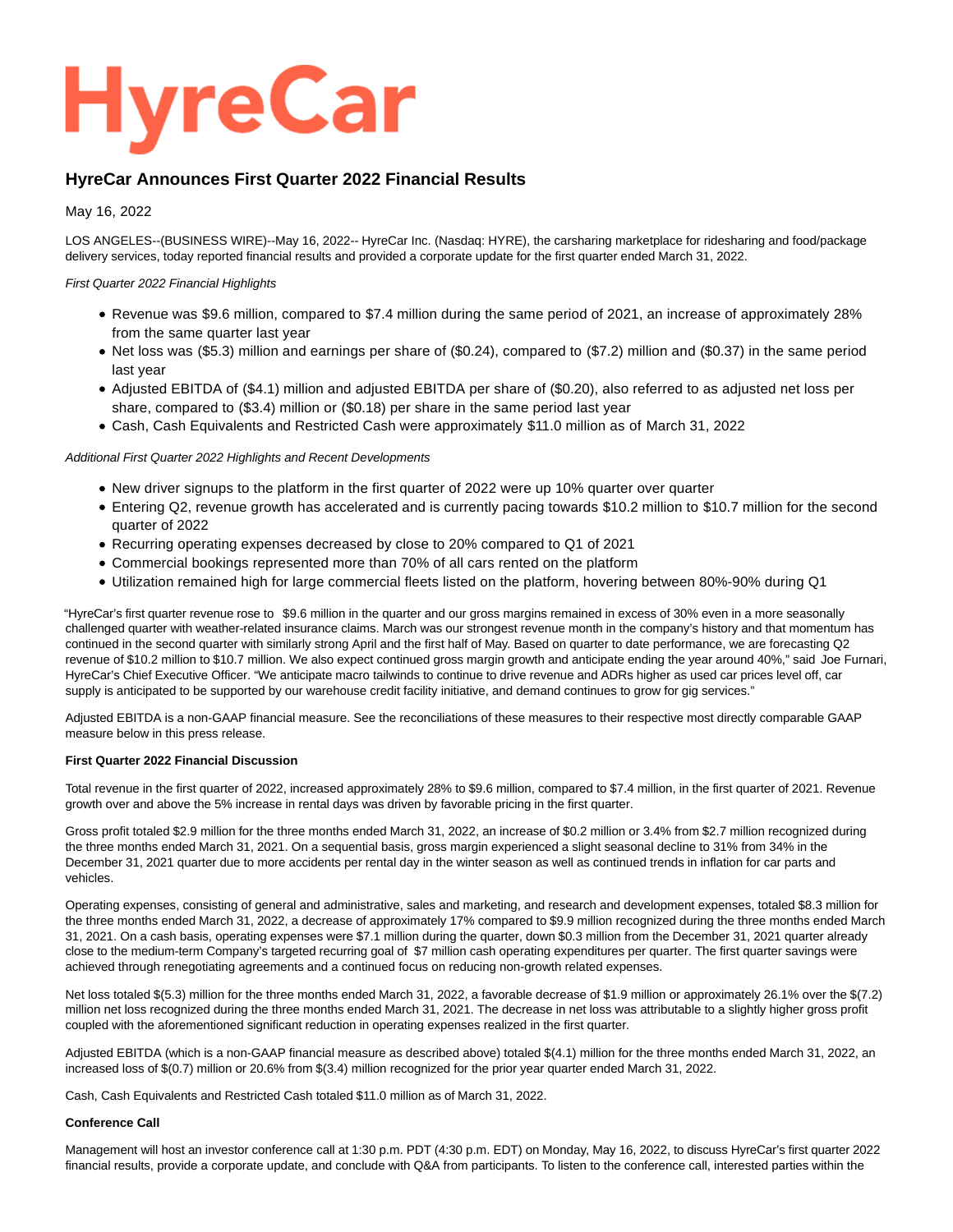U.S. should dial 1-866-777-2509 (domestic) or 1-412-317-5413 (international). All callers should dial in approximately 10 minutes prior to the scheduled start time and ask to be joined into the HyreCar Inc. conference call.

The conference call will also be available through a live webcast that can be accessed a[t https://services.choruscall.com/mediaframe](https://cts.businesswire.com/ct/CT?id=smartlink&url=https%3A%2F%2Fservices.choruscall.com%2Fmediaframe%2Fwebcast.html%3Fwebcastid%3DngAwla2L&esheet=52721391&newsitemid=20220516005976&lan=en-US&anchor=https%3A%2F%2Fservices.choruscall.com%2Fmediaframe%2Fwebcast.html%3Fwebcastid%3DngAwla2L&index=1&md5=df2a32f65070a1c9a805242b0d353004) /webcast.html?webcastid=ngAwla2L. The webcast replay will be available for three months and can be accessed through the above links.

#### **About HyreCar**

HyreCar Inc. (NASDAQ: HYRE) is a nationwide leader operating a carsharing marketplace for ridesharing through our proprietary platform. The Company has established a leading presence in Transportation-as-a-Service ("TaaS") through vehicle owners and institutions, such as franchise car dealerships, independent car dealerships and rental car companies, who have been disrupted by automotive asset sharing. By providing a unique opportunity through our safe, secure, and reliable marketplace, HyreCar is transforming the industry by empowering all to profit from TaaS. For more information, please visit **hyrecar.com**.

#### **Forward-Looking Statements**

Statements in this release concerning HyreCar Inc.'s ("HyreCar" or the "Company") future expectations and plans, including, without limitation, HyreCar's future earnings, partnerships and technology solutions, its ability to add and maintain additional car listings on its platform from car dealers, and consumer demand for cars to be used for ridesharing, may constitute forward-looking statements for the purposes of the safe harbor provisions under the Private Securities Litigation Reform Act of 1995 and other federal securities laws and are subject to substantial risks, uncertainties and assumptions. You should not place reliance on these forward-looking statements, which include words such as "could," "believe," "anticipate," "intend," "estimate," "expect," "may," "continue," "predict," "potential," "project" or similar terms, variations of such terms or the negative of those terms. Although the Company believes that the expectations reflected in the forward-looking statements are reasonable, the Company cannot guarantee such outcomes. HyreCar may not realize its expectations, and its beliefs may not prove correct. Actual results may differ materially from those indicated by these forward-looking statements as a result of various important factors, including, without limitation, market conditions and the factors described in the section entitled "Risk Factors" in HyreCar's most recent Annual Report on Form 10-K and HyreCar's other filings made with the U. S. Securities and Exchange Commission. All such statements speak only as of the date made. Consequently, forward-looking statements should be regarded solely as HyreCar's current plans, estimates, and beliefs. Investors should not place undue reliance on forward-looking statements. HyreCar cannot guarantee future results, events, levels of activity, performance, or achievements. HyreCar does not undertake and specifically declines any obligation to update, republish, or revise any forward-looking statements to reflect new information, future events, or circumstances or to reflect the occurrences of unanticipated events, except as may be required by applicable law.

#### **Non-GAAP Financial Information**

To supplement HYRE's financial information presented in accordance with generally accepted accounting principles in the United States of America, or GAAP, HYRE presents certain financial measures that are not prepared in accordance with GAAP, specifically adjusted EPS. These non-GAAP financial measures, which are defined below, should not be considered in isolation from, or as a substitute for, financial information prepared in accordance with GAAP. These non-GAAP financial measures are not based on any standardized methodology prescribed by GAAP and are not necessarily comparable to similarly-titled measures presented by other companies.

HYRE is presenting these non-GAAP financial measures to assist investors in seeing HYRE's operating results through the eyes of management and because HYRE believes that these measures provide a useful tool for investors to use in assessing HYRE's operating performance against prior period operating results and against business objectives. HYRE uses the non-GAAP financial measures in evaluating its operating results and for financial and operational decision-making purposes.

The accompanying tables provide more detail on the GAAP financial measures that are most directly comparable to the non-GAAP financial measures described above and the related reconciliations between these financial measures. HYRE has not reconciled adjusted EPS guidance to GAAP net income or GAAP net income per diluted share, respectively, because HYRE does not provide guidance for the reconciling items between these measures and GAAP net income or GAAP net income per diluted share, respectively. As certain of the items that impact GAAP net income and/or GAAP net income per diluted share cannot be reasonably predicted at this time, HYRE is unable to provide such guidance. Accordingly, a reconciliation to GAAP net income or GAAP net income per diluted share is not available without unreasonable effort.

The following table provides a reconciliation of net loss to Adjusted EBITDA for the years ended March 31, 2022 and 2021:

|                                    | Ended                 | <b>Three Months Three Months</b><br>Ended |  |
|------------------------------------|-----------------------|-------------------------------------------|--|
|                                    | March 31,             | March 31,                                 |  |
|                                    | 2022                  | 2021                                      |  |
| Net loss                           |                       | \$ (5,327,483 ) \$ (7,206,535 )           |  |
| Adjusted to exclude the following: |                       |                                           |  |
| Other expense (income), net        | (3, 162)<br>$\lambda$ | 423                                       |  |
| Provision for income taxes         |                       |                                           |  |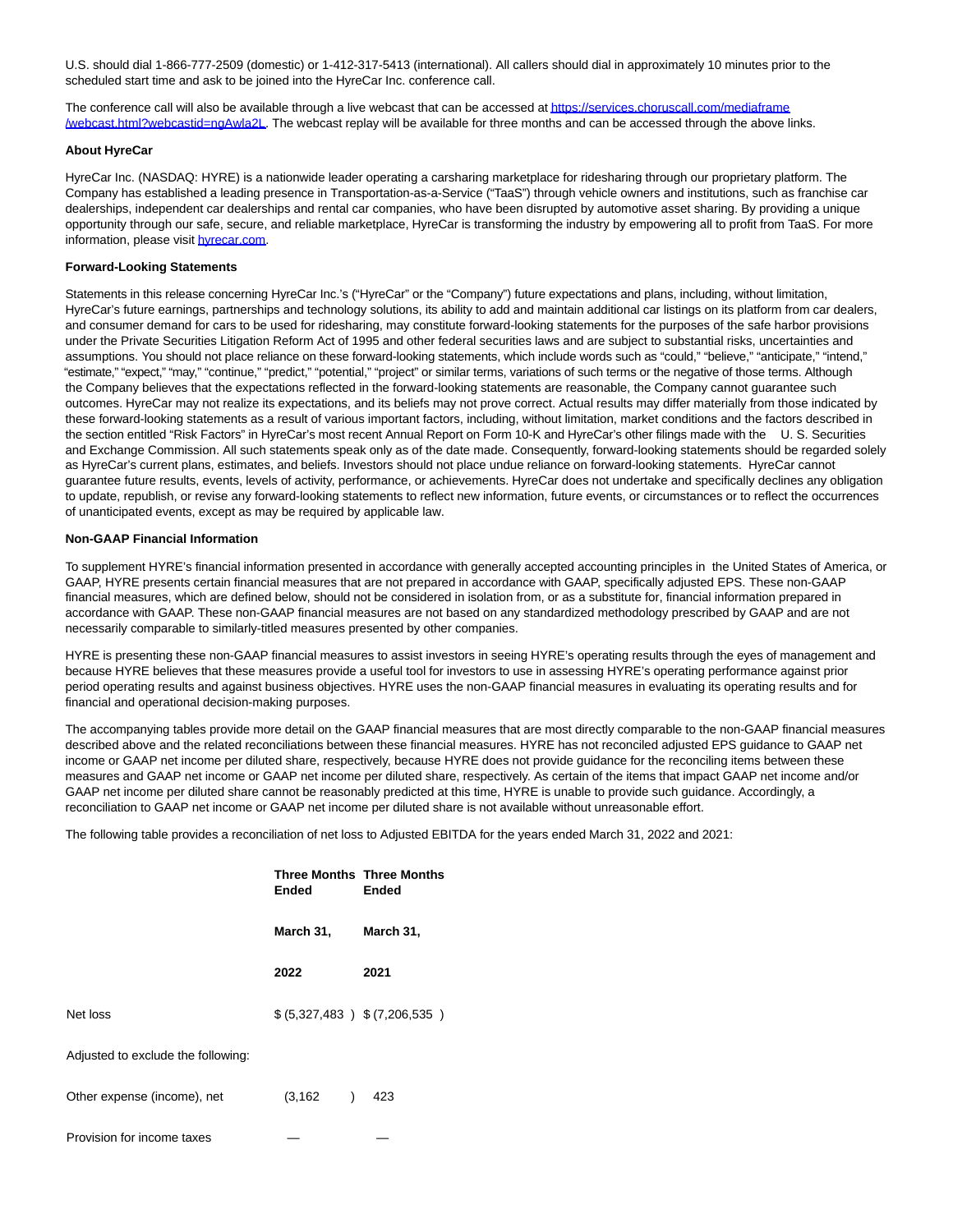| Depreciation and amortization    | 6.767     | 19.270                        |
|----------------------------------|-----------|-------------------------------|
| Stock-based compensation expense | 1.179.288 | 3,767,674                     |
| Adjusted EBITDA                  |           | $$(4,144,590)$ $$(3,419,168)$ |

## **HYRECAR INC.**

## **CONSOLIDATED BALANCE SHEETS**

### **(Unaudited)**

|                                      | March 31,    | December 31, |  |
|--------------------------------------|--------------|--------------|--|
|                                      | 2022         | 2021         |  |
| Assets                               |              |              |  |
| Current assets:                      |              |              |  |
| Cash and cash equivalents            | \$7,977,260  | \$11,499,136 |  |
| Restricted cash                      | 2,994,542    | 3,248,271    |  |
| Accounts receivable                  | 405,893      | 162,586      |  |
| Insurance and security deposits      | 140,564      | 95,000       |  |
| Other current assets                 | 870,959      | 1,061,520    |  |
| Total current assets                 | 12,389,218   | 16,066,513   |  |
|                                      |              |              |  |
| Property and equipment, net          | 4,654        | 5,265        |  |
| Intangible assets, net               | 574,898      | 372,592      |  |
| Right of use assets                  | 939,706      |              |  |
| <b>Total assets</b>                  | \$13,908,476 | \$16,444,370 |  |
|                                      |              |              |  |
| Liabilities and Stockholders' Equity |              |              |  |

#### Current liabilities:

| Accounts payable           | \$7,044,065 \$5,567,233 |           |
|----------------------------|-------------------------|-----------|
| <b>Accrued liabilities</b> | 2,252,427               | 2,877,438 |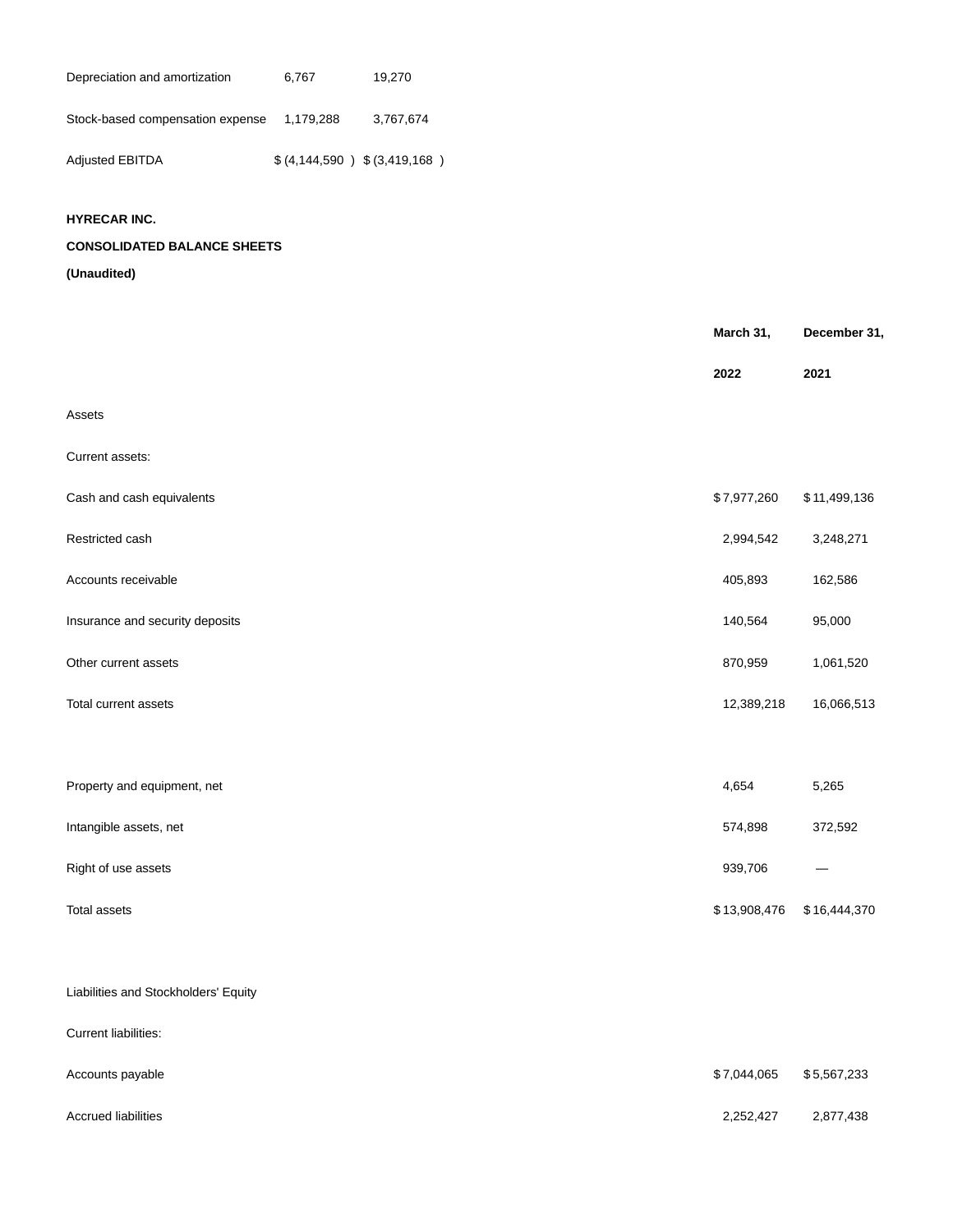| Insurance reserve                                                                                                                                                             |                | 2,330,190      |
|-------------------------------------------------------------------------------------------------------------------------------------------------------------------------------|----------------|----------------|
| Right of use liabilities (current)                                                                                                                                            | 329,625        |                |
| Deferred revenue                                                                                                                                                              | 50,846         | 52,192         |
| <b>Total current liabilities</b>                                                                                                                                              | 11,782,736     | 10,827,053     |
|                                                                                                                                                                               |                |                |
| Right of use liabilities                                                                                                                                                      | 656,618        |                |
| <b>Total liabilities</b>                                                                                                                                                      | 12,439,354     | 10,827,053     |
|                                                                                                                                                                               |                |                |
| Commitments and contingencies                                                                                                                                                 |                |                |
|                                                                                                                                                                               |                |                |
| Stockholders' equity:                                                                                                                                                         |                |                |
| Preferred stock, 15,000,000 shares authorized, par value \$0.00001, 0 shares issued and outstanding as of March<br>31, 2022 and December 31, 2021, respectively               |                |                |
| Common stock, 50,000,000 shares authorized, par value \$0.00001, 21,761,283 and 21,609,409 issued and<br>outstanding as of March 31, 2022 and December 31, 2021, respectively | 218            | 216            |
| Additional paid-in capital                                                                                                                                                    | 76,986,139     | 75,806,853     |
| Accumulated deficit                                                                                                                                                           | (75, 517, 235) | (70, 189, 752) |
| Total stockholders' equity                                                                                                                                                    | 1,469,122      | 5,617,317      |
| Total liabilities and stockholders' equity                                                                                                                                    | \$13,908,476   | \$16,444,370   |
|                                                                                                                                                                               |                |                |

# **HYRECAR INC.**

## **CONSOLIDATED STATEMENTS OF OPERATIONS**

**(Unaudited)**

| <b>Three Months Three Months</b><br>Ended | Ended     |
|-------------------------------------------|-----------|
| March 31,                                 | March 31, |
| 2022                                      | 2021      |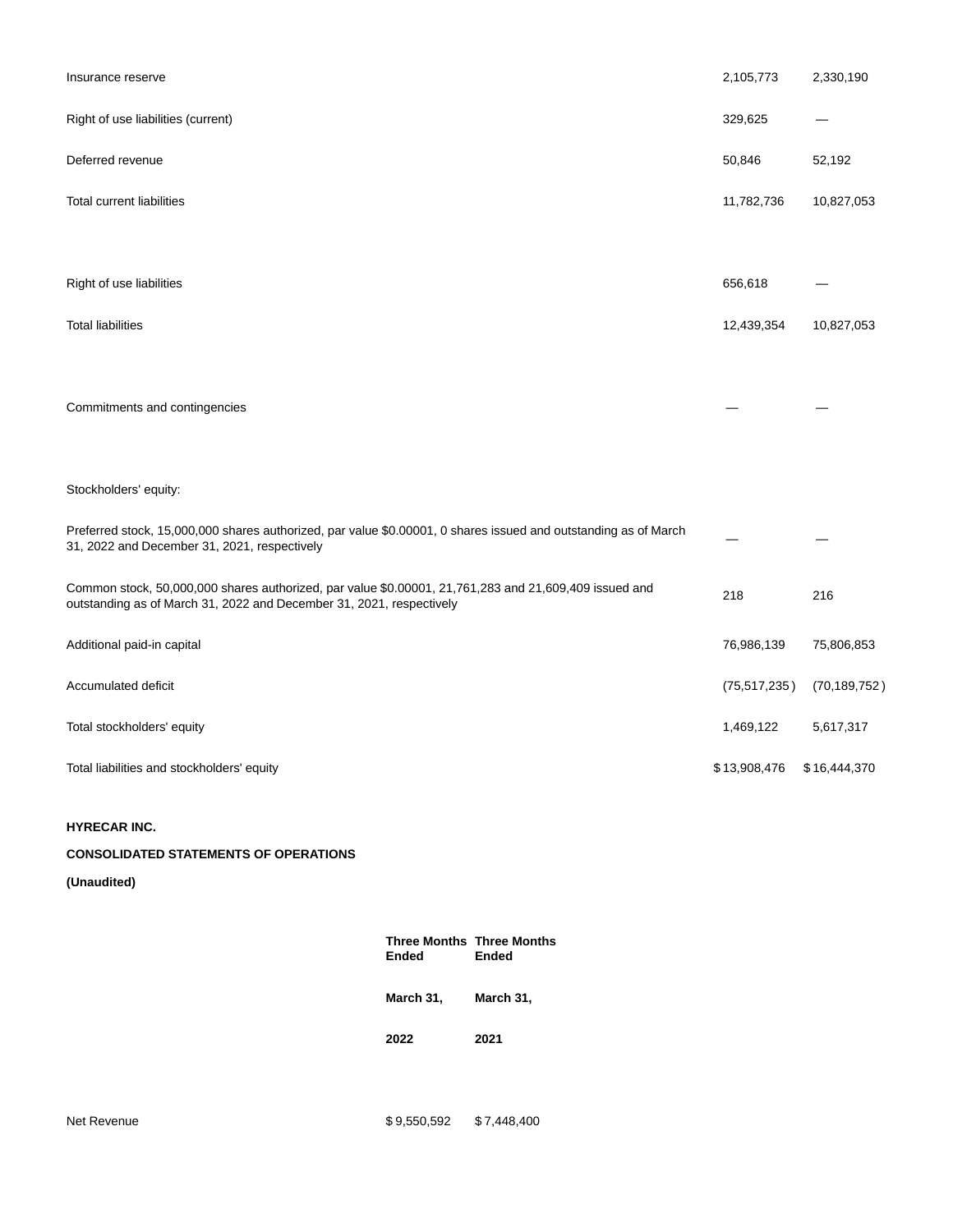| Cost of revenue                                         | 6,603,621                       |               | 4,716,150                   |               |
|---------------------------------------------------------|---------------------------------|---------------|-----------------------------|---------------|
| Gross profit                                            | 2,946,971                       |               | 2,732,250                   |               |
| <b>Operating Expenses:</b>                              |                                 |               |                             |               |
| General and administrative                              | 4,546,350                       |               | 5,704,453                   |               |
| Sales and marketing                                     | 2,227,456                       |               | 2,707,191                   |               |
| Research and development                                | 1,503,810                       |               | 1,526,718                   |               |
| Total operating expenses                                | 8,277,616                       |               | 9,938,362                   |               |
| Operating loss                                          |                                 |               | $(5,330,645)$ $(7,206,112)$ |               |
| Other (income) expense                                  |                                 |               |                             |               |
| Interest expense                                        | 288                             |               | 1,906                       |               |
| Other income                                            | (3, 450)                        | $\mathcal{L}$ | (1, 483)                    | $\mathcal{E}$ |
| Total other (income) expense                            | (3, 162)                        | $\mathcal{E}$ | 423                         |               |
| Loss before provision for income taxes                  |                                 |               | $(5,327,483)$ $(7,206,535)$ |               |
| Provision for income taxes                              |                                 |               |                             |               |
| Net loss                                                | \$ (5,327,483 ) \$ (7,206,535 ) |               |                             |               |
| Weighted average shares outstanding - basic and diluted | 21,747,675                      |               | 19,234,382                  |               |
| Weighted average net loss per share - basic and diluted | \$ (0.24)                       |               | $)$ \$ (0.37                | $\mathcal{C}$ |